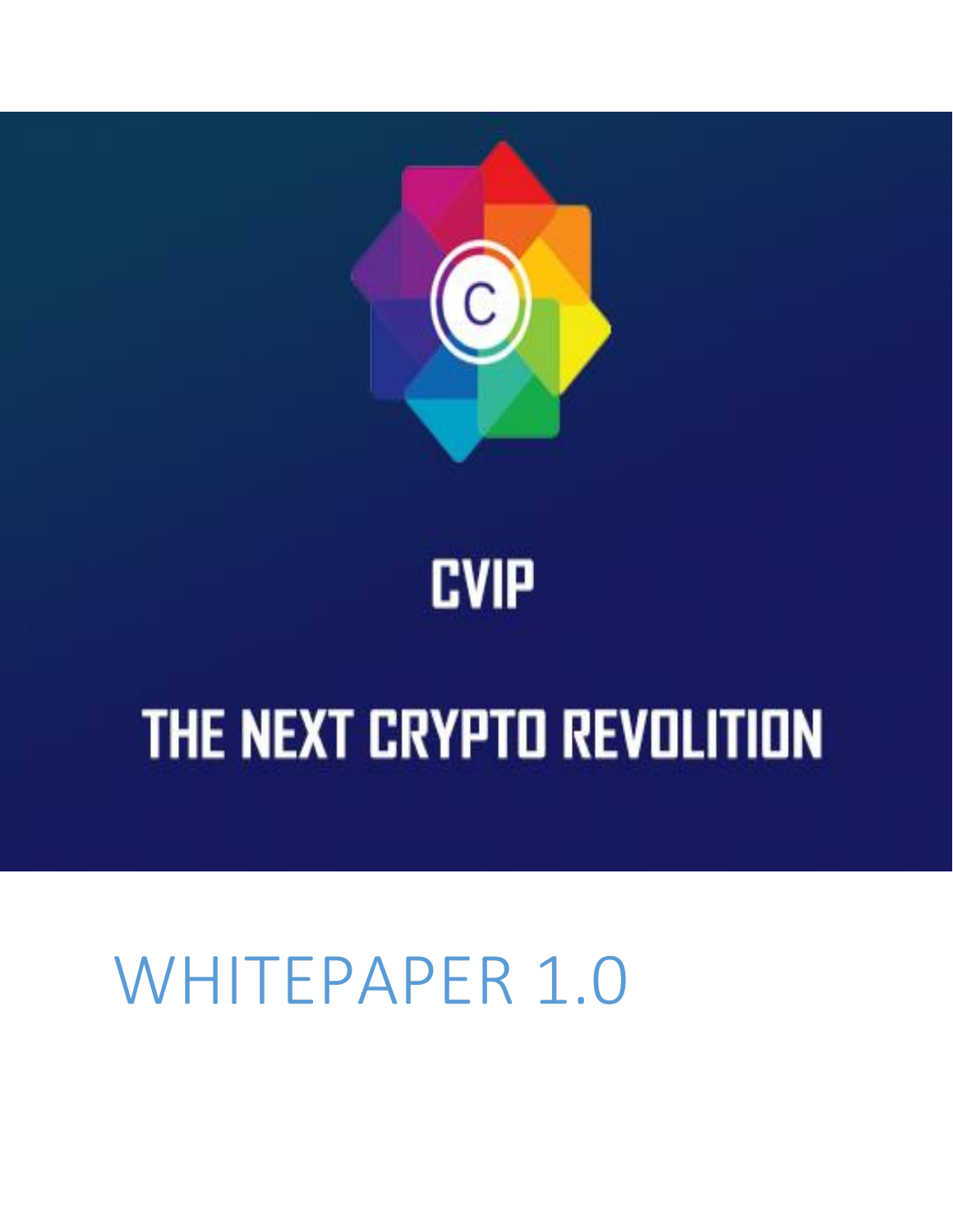#### **CVIP CONTENTS**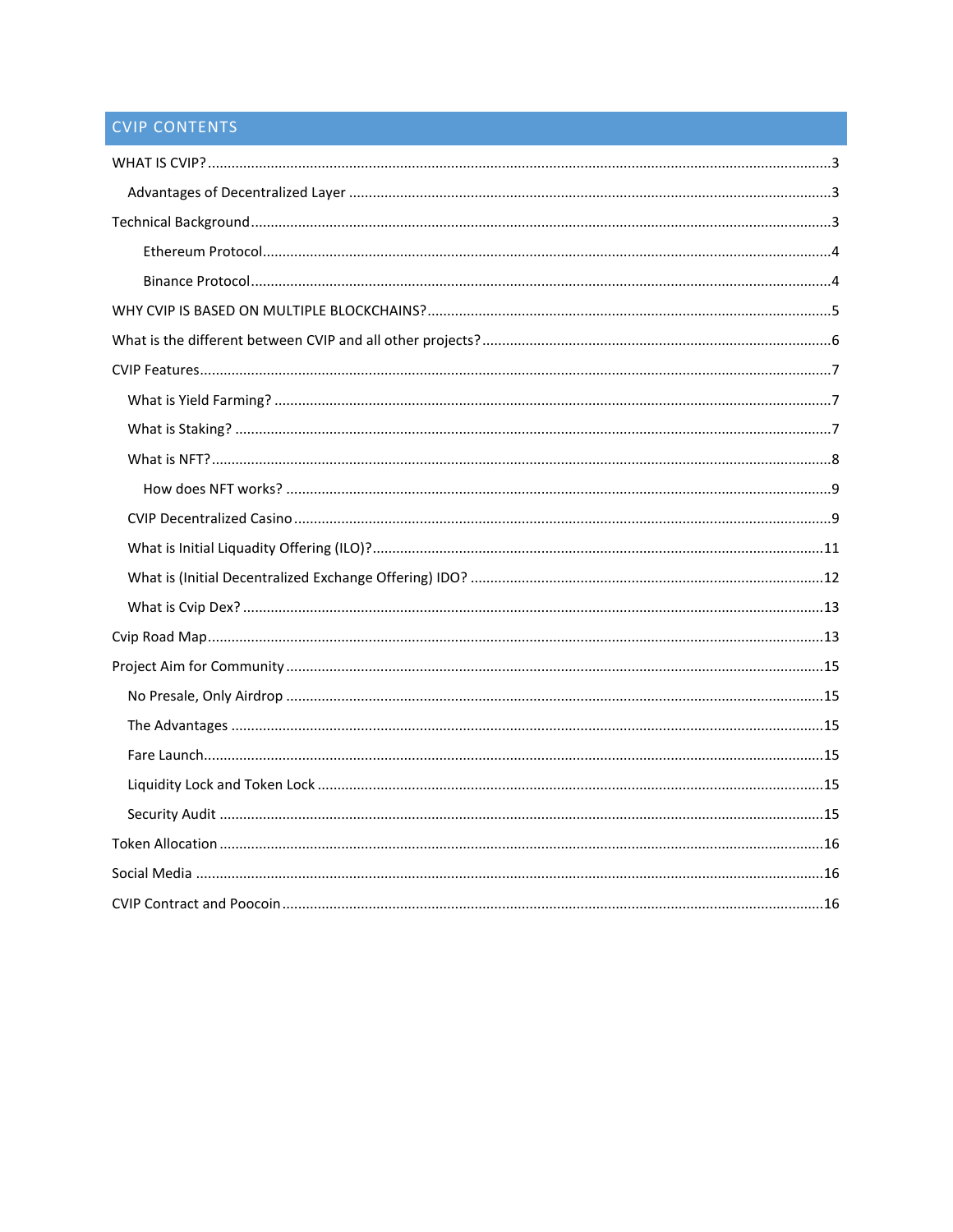## <span id="page-2-0"></span>WHAT IS CVIP?

Decentralized applications (dApps) are digital applications or programs that exist and run on a blockchain or peer-to-peer (P2P) network of computers instead of a single computer. DApps (also called "dapps") are outside the purview and control of a single authority. DApps which are often built on the Binance Smart Chain platform

Cvip is providing multiple dapps which included Finance, Gaming and Projects sales which is known as the Initial liquadity offering, Initial Decentralized Exchange offering.

## <span id="page-2-1"></span>ADVANTAGES OF DECENTRALIZED LAYER

- Decentralized applications—also known as "dApps" or "dapps" are digital applications that run on a blockchain network of computers instead of relying on a single computer.
- Because dApps are decentralized, they are free from the control and interference of a single authority.
- $\triangle$  Benefits of dApps include the safeguarding of user privacy, the lack of censorship, and the flexibility of development.
- Drawbacks include the potential inability to scale, challenges in developing a user interface, and difficulties in making code modifications.

## <span id="page-2-2"></span>TECHNICAL BACKGROUND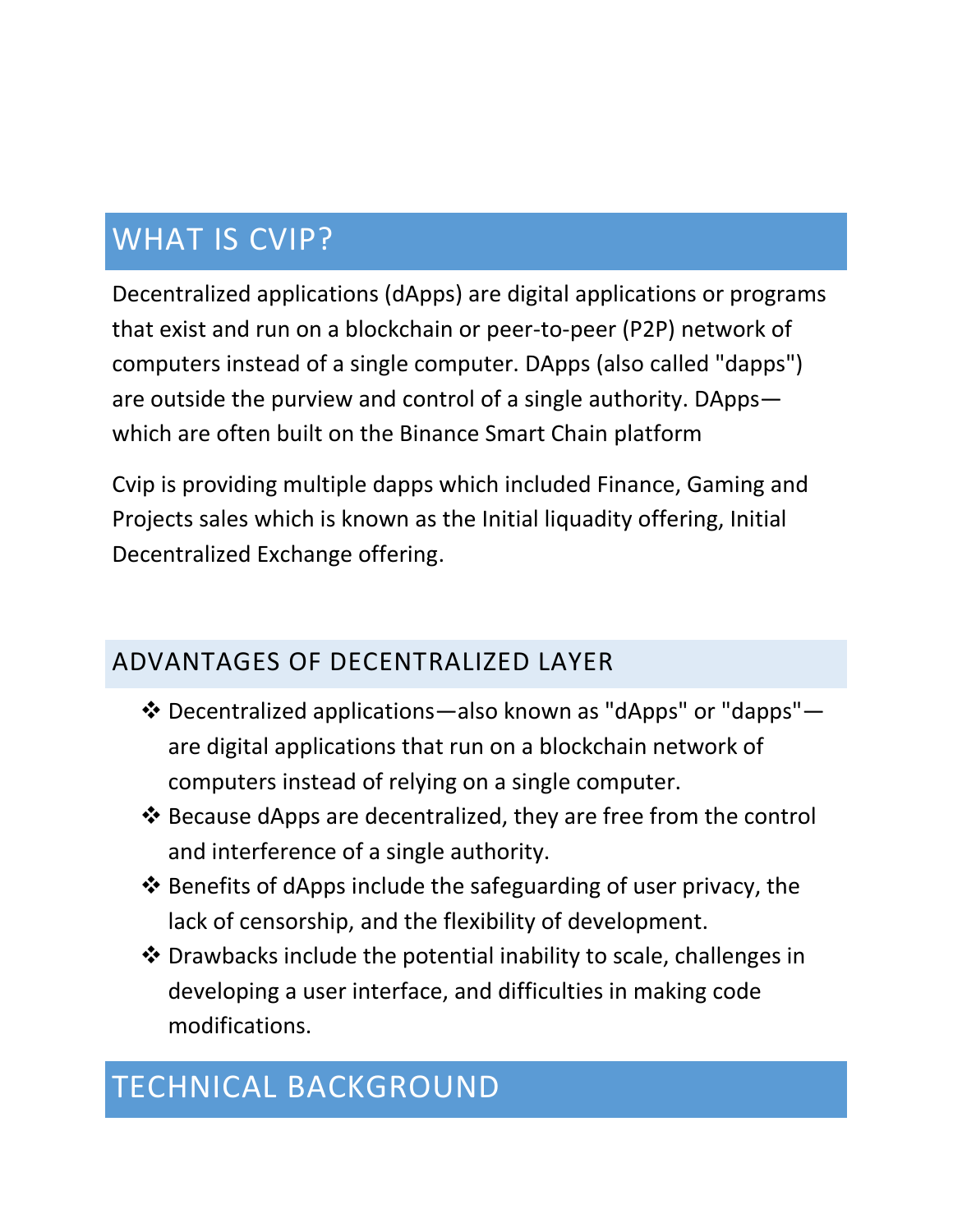Cvip consist of multiple programing, first of all the smart contracts are based on Binance Smart Chain (BEP20). Which is fork of Ethereum Protocol.

<span id="page-3-0"></span>ETHEREUM PROTOCOL is created on C++, Go and Python. The smart Contracts are built in C++. Which was hard to code so for community and people they have created framework on C++ so the contracts can be easily create and deploy by users. So they have created **Solidity** framework so those people who is with latest mindset can easily create smart contracts with the knowledge of C++, Python and Javascript.

Ethereum is a programmable blockchain. Rather than give users a set of pre-defined operations (e.g. bitcoin transactions), Ethereum allows users to create their own operations of any complexity they wish. In this way, it serves as a platform for many different types of decentralized blockchain applications, including but not limited to cryptocurrencies.

Ethereum in the narrow sense refers to a suite of protocols that define a platform for decentralised applications. At the heart of it is the Ethereum Virtual Machine ("EVM"), which can execute code of arbitrary algorithmic complexity. In computer science terms, Ethereum is "Turing complete". Developers can create applications that run on the EVM using friendly programming languages modelled on existing languages like JavaScript and Python.

<span id="page-3-1"></span>BINANCE PROTOCOL is fork of Ethereum protocol so all they are providing is Ethereum Protocol and routes just it is the latest fork to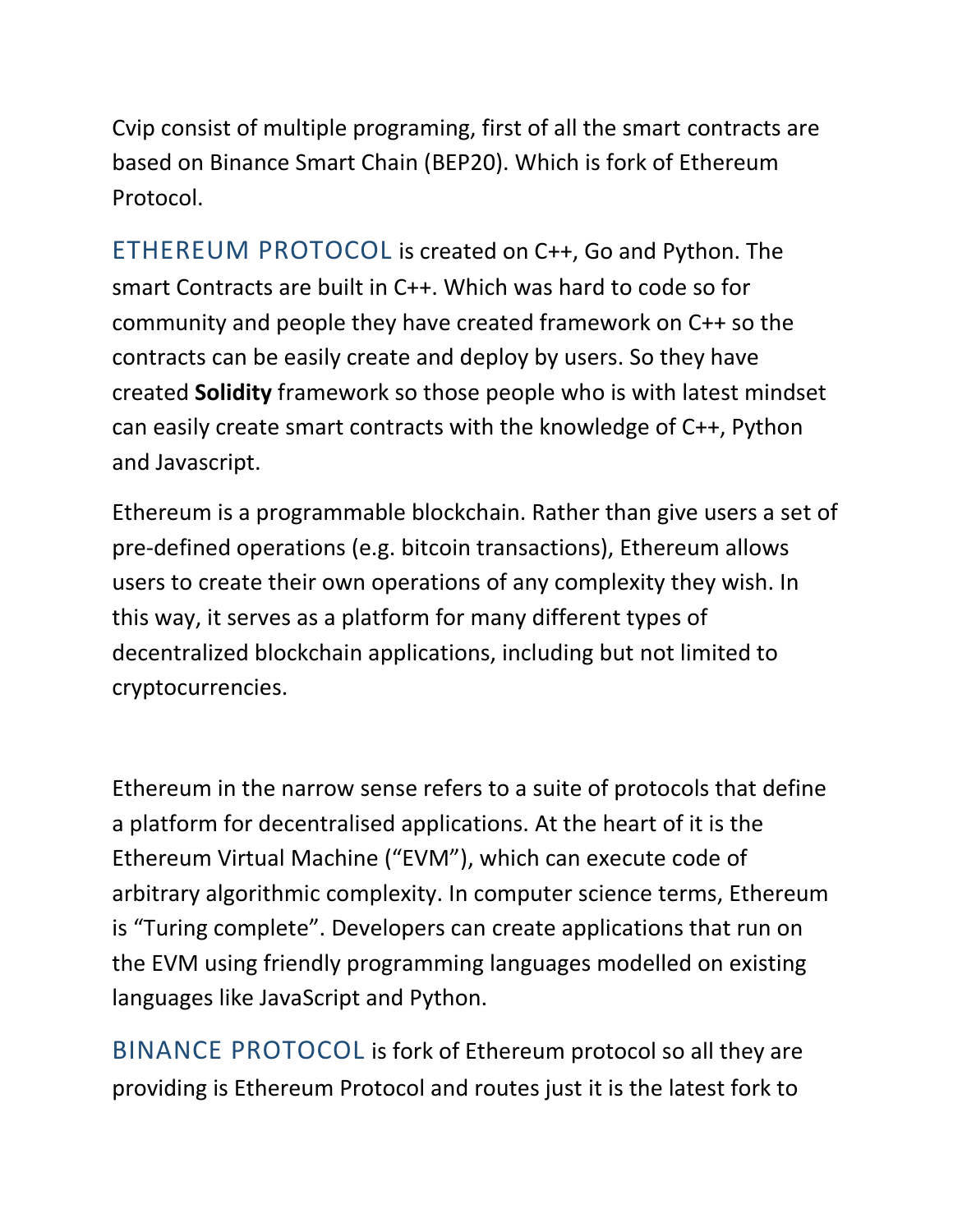increase the speed of transactions and worked on Fees system so in the future Binance Smart Chain (BEP20) won't face the same issues as the Ethereum is doing now a days because of the gas prices.

Binance Chain is a Tendermint‐based protocol built using portions of the Cosmos SDK. Binance Smart Chain is connected to Binance Chain by two relayers. The BSC Relayer passes communications from Binance Chain to Binance Smart Chain (such as token transfers, refunds, or staking transactions

# <span id="page-4-0"></span>WHY CVIP IS BASED ON MULTIPLE BLOCKCHAINS?

Gas fees on Binance are a fraction of those on Ethereum and BSC's transaction speeds are much faster, having a speed improvement over Ethereum of roughly 4.3 times. ... The Binance Smart Chain is heavily centralised. It only has 21 validators, or miners, whereas the Ethereum network has over 11,000 validators.

Reference: [https://academy.binance.com/en/articles/binance-smart](https://academy.binance.com/en/articles/binance-smart-chain-vs-ethereum-what-s-the-difference)[chain-vs-ethereum-what-s-the-difference](https://academy.binance.com/en/articles/binance-smart-chain-vs-ethereum-what-s-the-difference)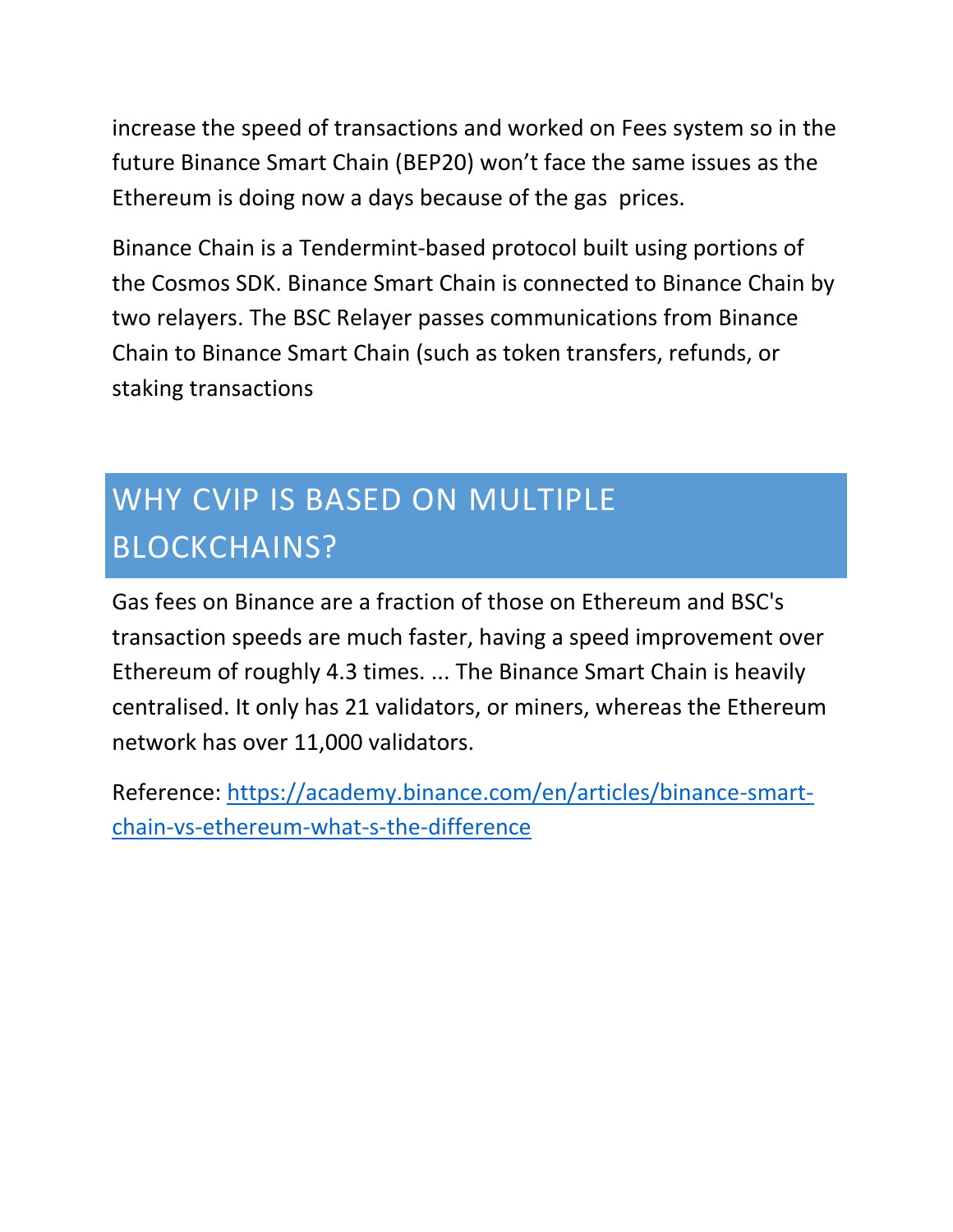| <b>BLOCKCHAIN</b>         | <b>BINANCE SMART CHAIN</b> | <b>ETHEREUM NETWORK</b> |
|---------------------------|----------------------------|-------------------------|
| <b>Gas Price</b>          | 16 Gwei                    | 260 Gwei                |
| <b>Block Time</b>         | 3 secs                     | 13 secs                 |
| <b>Unique Addresses</b>   | 5.2 million                | 140 million             |
| <b>Daily Transactions</b> | 2.6 million                | 1.3 million             |
| <b>Scalability</b>        | <b>Yes</b>                 | Nο                      |

This is the comparison of 2019 to 2020. The expending of two blockchain grows with the time its always getting difficult in every situation.

# <span id="page-5-0"></span>WHAT IS THE DIFFERENT BETWEEN CVIP AND ALL OTHER PROJECTS?

Cvip is on daily base providing different applications to their users. All the latest trends application is developing by CVIP. There goals is to achieve all those forks which is implementing by experts in the market to give them a new shape of version with better quality services. So it can give the advantages as compare to ongoing application.

Cvip is based on Binance Smart Chain (BEP20) at the moment but they are expending their products all around the world. Which is best sign.

While other projects with single aim to achieve one goal on the other hand Cvip is aiming to achieve more goals with different products.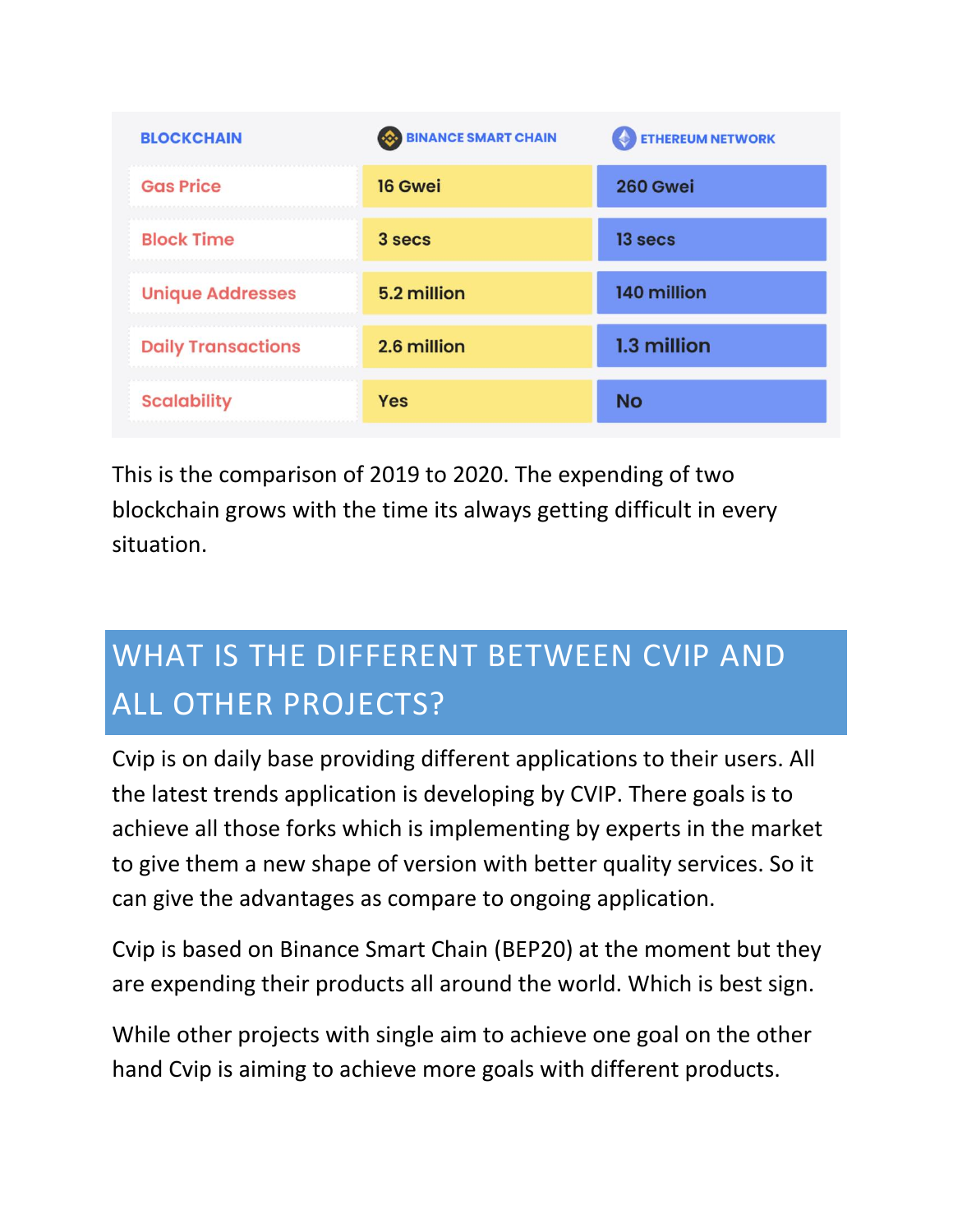## <span id="page-6-0"></span>CVIP FEATURES

CVIP is based on multiple applications. In which some latest and trending application exist and some are ongoing.

The application list is given below.

- ❖ YIELD FARMING
- **❖ STAKING**
- **☆ NFT**
- ❖ CASINO GAMING
- **☆IDO**
- Exchange (DEX)

## <span id="page-6-1"></span>WHAT IS YIELD FARMING?

Yield farming is a means of earning interest on your cryptocurrency, similar to how you'd earn interest on any money in your savings account. And similarly to depositing money in a bank, yield farming involves locking up your cryptocurrency, called "staking," for a period of time in exchange for interest or other rewards, such as more cryptocurrency.

Since yield farming began in 2020, yield farmers have earned returns in the form of annual percentage yields (APY) that can reach triple digits. But this potential return comes at high risk, with the protocols and coins earned subject to extreme

Volatility and rug pulls wherein developers abandon a project and make off with investors' funds.

#### <span id="page-6-2"></span>WHAT IS STAKING?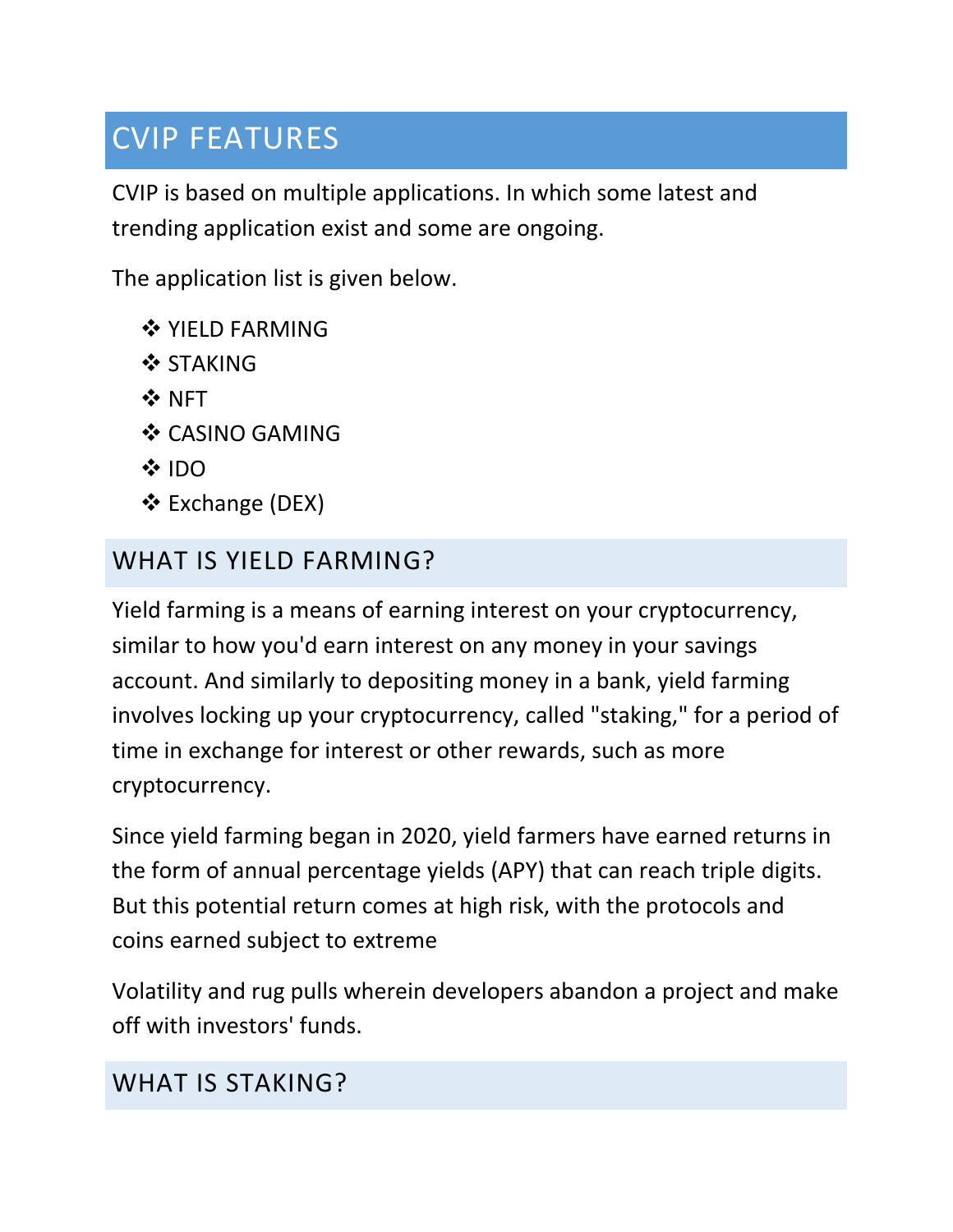Cvip staking is the process of locking up crypto holdings in order to obtain rewards or earn interest. Cryptocurrencies are built with blockchain technology, in which crypto transactions are verified, and the resulting data is stored on the blockchain. Staking is another way to describe validating those transactions on a blockchain.

Depending on the types of cryptocurrency you're working with and its supporting technologies, these validation processes are called "proofof-stake" or "proof-of-work." Each of these processes help crypto networks achieve consensus, or confirmation that all of the transaction data adds up to what it should.

But achieving that consensus requires participants. That's what staking is—investors who actively hold onto, or lock up their crypto holdings in their crypto wallet are participating in these networks' consensustaking processes. Stakers are, in essence, approving and verifying transactions on the blockchain.

#### <span id="page-7-0"></span>WHAT IS NFT?

"Non-fungible" more or less means that it's unique and can't be replaced with something else. For example, a Binance is fungible trade one for another bitcoin, and you'll have exactly the same thing. A one-of-a-kind trading card, however, is non-fungible. If you traded it for a different card, you'd have something completely different.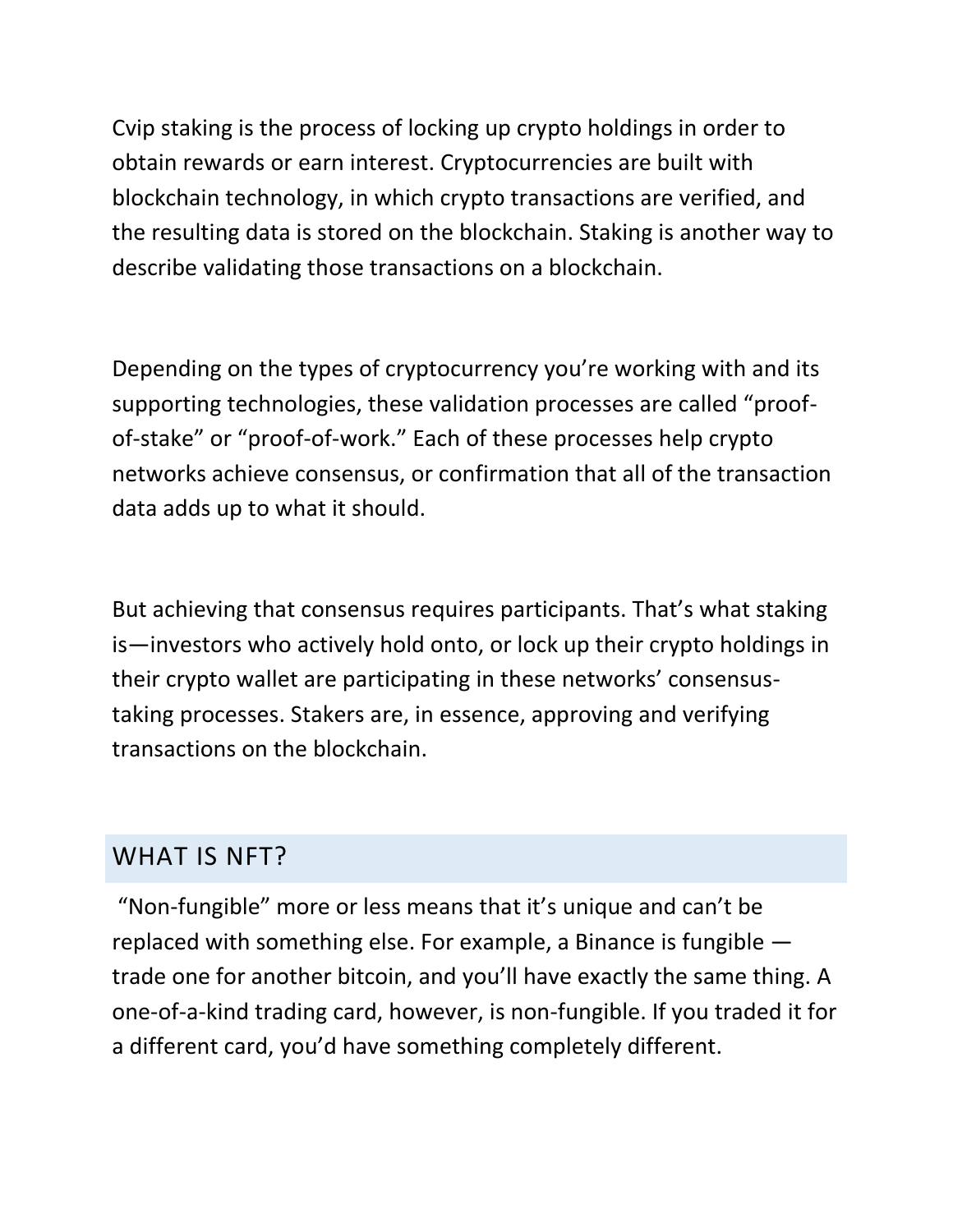## <span id="page-8-0"></span>HOW DOES NFT WORKS?

At a very high level, most NFTs are part of the Binance blockchain. Binance is a cryptocurrency, like bitcoin or dogecoin, but its blockchain also supports these NFTs, which store extra information that makes them work differently from, say, an ETH coin. It is worth noting that other blockchains can implement their own versions of NFTs.

## <span id="page-8-1"></span>CVIP DECENTRALIZED CASINO

Cvip Decentralized Casino offers a simple experience like connect a wallet place a bet on some random number get rewarded if your guess was correct, without any kind of authentication like logins via email

But first of all, let's define our goal. We want our casino to work this way:

A user chooses some number between 0 and 99 and bets ETH on this number. The user gets notified if they win immediately after a block with this transaction is added to the blockchain (it means the result should be available in the exact same block).

After this the user can send another transaction to claim their prize which is their bet multiplied by 99

The requirements are also very simple:

No centralized services.

No random oracles - they are cool, but we can do it without their help.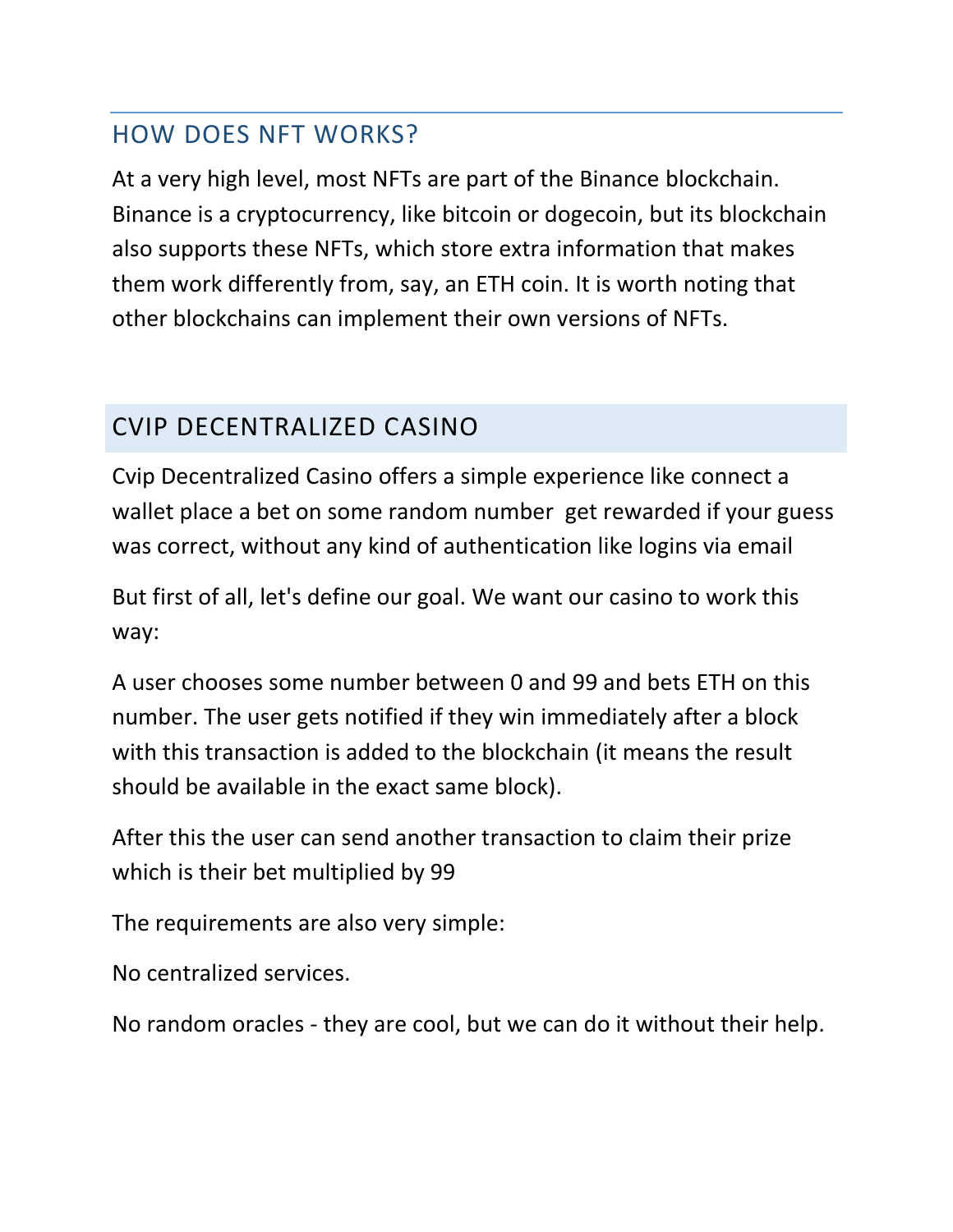Security is the first priority - no one should be ever able to get an advantage of the casino to increase their chance of winning.

First. The nature of casinos. When I think of the word "casino" I imagine something bright, rich and luxury. Las Vegas, neon signs, gold, drugs and easy money. We are attracted by these dreams of instant wealth. And we are sure that the place that can make us rich should have billions of dollars in its safes. We don't know how much money do casinos possess in reality, but we believe there is much.

This is very important. All these luxury things won't matter if there is a big display inside the casino that shows how much money does the casino have available in the prize fund. You can't say "come on, everybody gets a million!" if everyone sees that you only have \$10k.

And in the decentralized world there is such a display for everything. Everyone could check how much money your contract has on it and then adjust their expectations.

We can't fix this problem. If our casino has only 1 BNB on its balance, there is no way to win 100 BNB in it. This makes it less attractive to users - no one is becoming millionaire in one night. But we can offer transparency in exchange. We can say: "Here are the rules. No one can break them (even the casino owners). If you follow these rules, you have a fair chance to transform your \$1 into \$99 in seconds. No lies".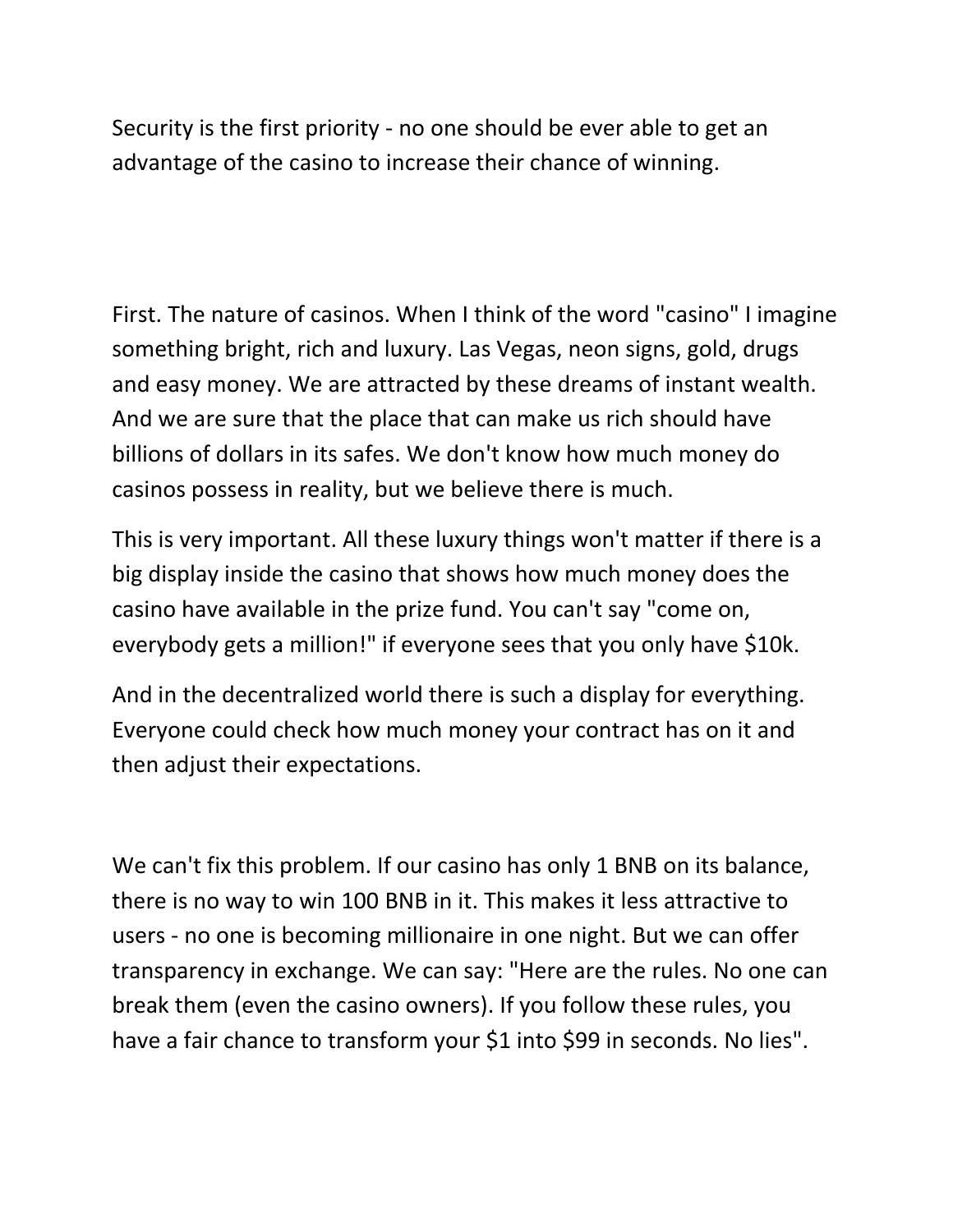Every casino needs a reliable source of randomness. Centralized casinos don't have randomness - they have algorithms to make money and sometimes share a bit with some lucky ones. Decentralized casinos can't do things the same way - they should be fair. Moreover randomness in a decentralized casino is the key point of security - it is the armored door protecting the prize fund. If your casino has weak randomness, your prize fund will be stolen.

Randomness is hard to achieve in a deterministic environment, because it is defined to be undetermined. They are two incompatible things. However there are some tricks to obtain secure randomness in such an environment as EVM and I will teach you them.

### CVIP INITIAL OFFERING (IO)

#### CVIP IS PROVIDING DIFFERENT TYPES OF OFFERING

Cvip initial offering consist on initial Liquadity Offering (ILO), initial Decentralized Exchange Offering.

## <span id="page-10-0"></span>WHAT IS INITIAL LIQUADITY OFFERING (ILO)?

Initial Liquidity Offering is a new type of fundraiser mechanism where projects and startups raise funds by selling tokens on DeFi based decentralized mechanisms without involving the process of ICO (Initial Coin Offering). ILO has started to take the cryptocurrency world to the next level. ILO has become a popular platform to launch new tokens in which it has overtaken ICO by a significant value. Since the arrival of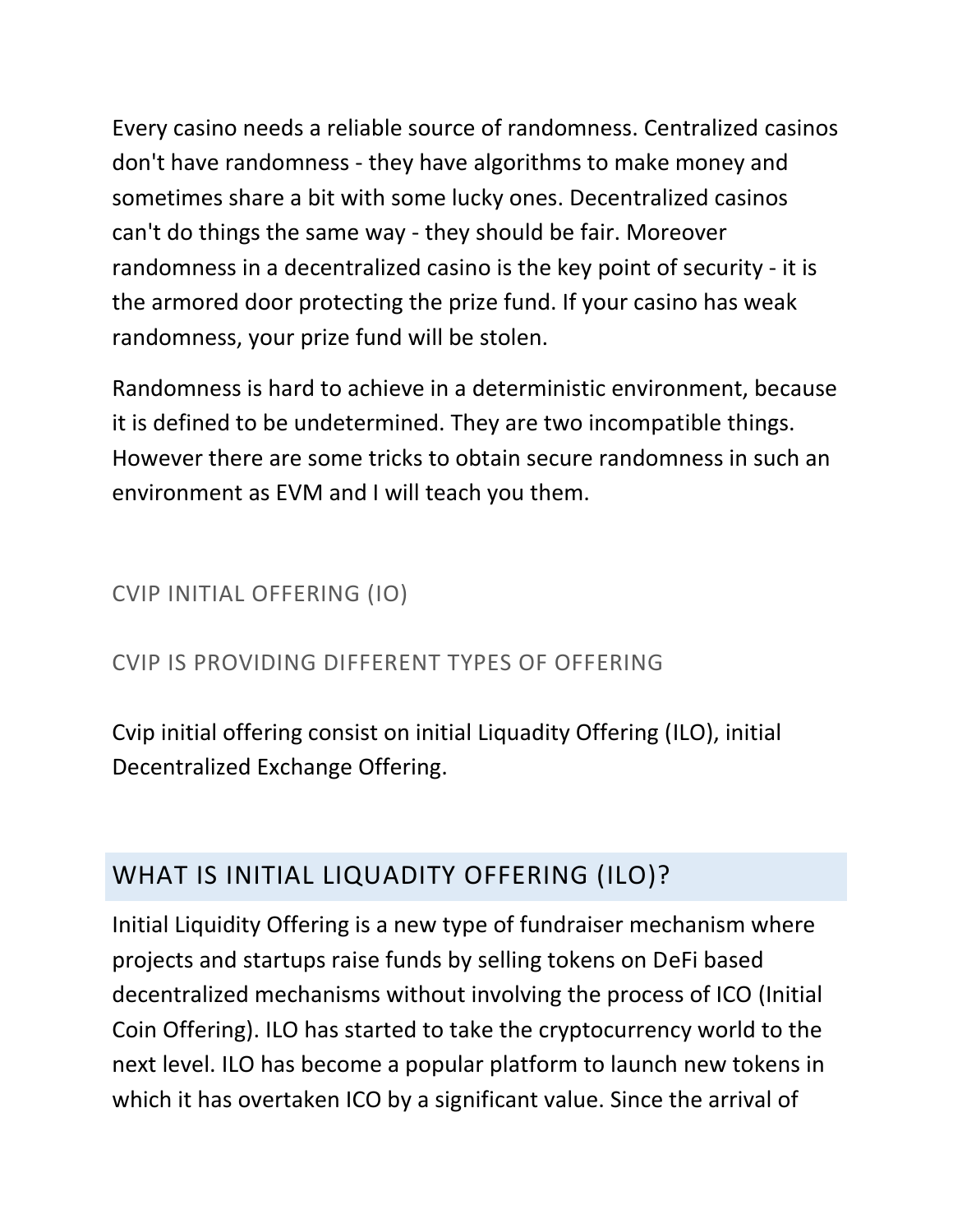ILO, Initial Coin Offering and Initial Exchange Offering has been forced to change their approach towards the fundraising platform.

The most popular platform **Unicrypt.network** is providing ILO with success rate of 81% most of their projects are KYC (Know Your Customer) verified and audited contract. Now a days CVIP is launching the same product but with more benefits and features.

- ❖ Pre Audited Contract
- ❖ Scan the 3<sup>rd</sup> Party Contract before Listing
- ❖ Reduce in the fees
- ❖ Marketing Chain
- Verification of Trust level of Project

THE OTHER PART OF IO (INITIAL OFFERING) OF CVIP IS INITIAL DECENTRALIZED OFFERING.

## <span id="page-11-0"></span>WHAT IS (INITIAL DECENTRALIZED EXCHANGE OFFERING) IDO?

An initial DEX offering, or IDO, is a new and exciting type of decentralized and permission less crowdfunding platform, which is opening up a new way of fundraising in the crypto space.

If a project is launching an IDO, it means the project is launching a coin or token via a decentralized liquidity exchange. This is a type of crypto asset exchange that depends on liquidity pools where traders can swap tokens, including crypto coins and stablecoins. For instance, BUSD/BNB is a liquidity pair.

There is many platform exist on the same level but the improvement of CVIP is different.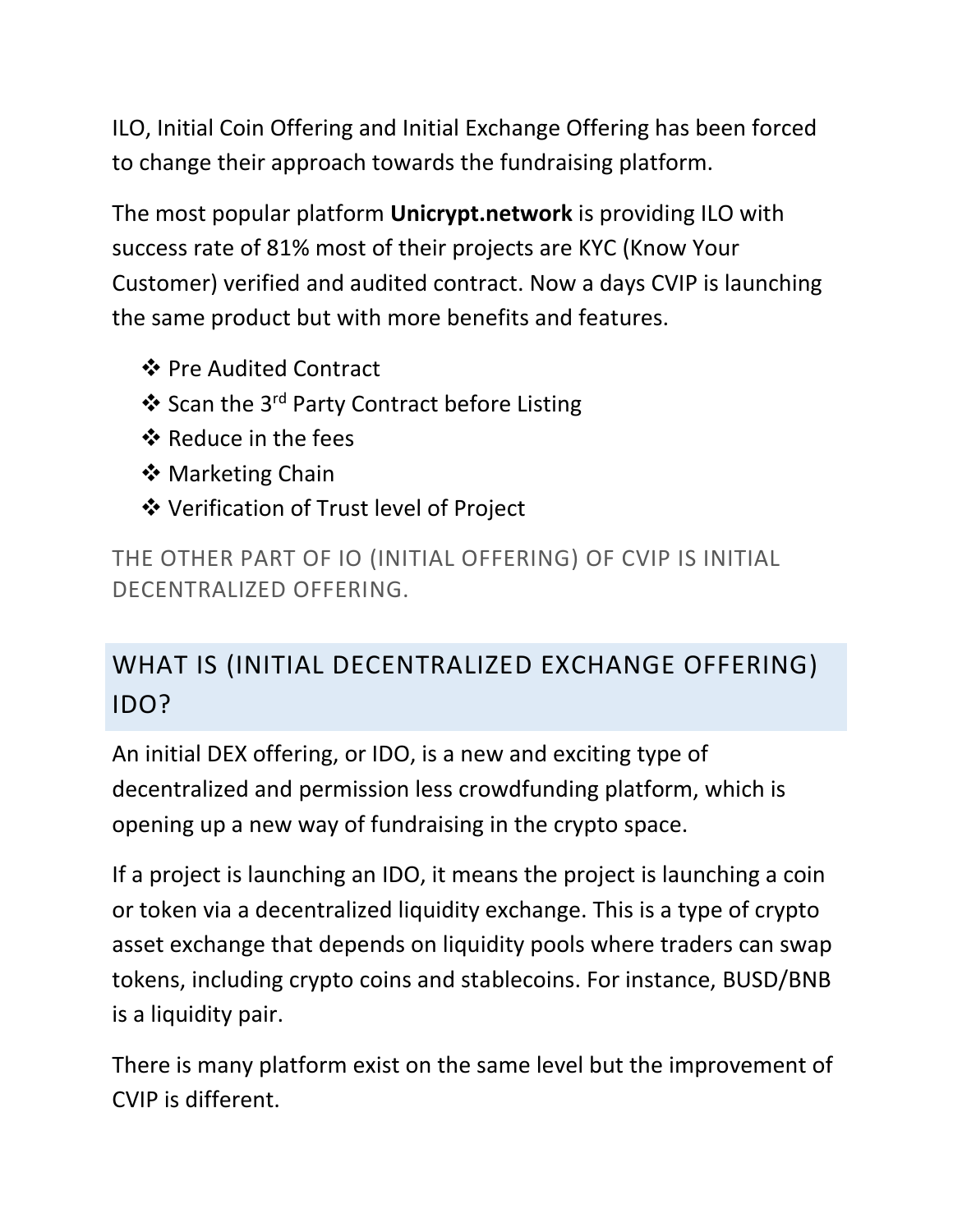We are targeting the same stuffs as we are doing in the **(initial liquidity offering).**

- ❖ Audited Contracts
- Verification of Team
- ❖ Research on the project
- ❖ Provide Marketing Chain
- $\cdot$  **Less Fees**

## <span id="page-12-0"></span>WHAT IS CVIP DEX?

Cvip is a type of DEX known as an automated market maker (AMM). This essentially means that there are no order books, bid/ask system or limit/market orders. Instead, users trading on the platform automatically draw liquidity from one or more liquidity pools, which then rebalance after the trade is complete.

This liquidity is contributed by users, known as liquidity providers (LPs), who add equal values of both sides of a liquidity pool (e.g. BNB/USDC) to increase the total amount of liquidity available. Users receive LP tokens that represent their share in that particular pool. These tokens need to be returned in order to retrieve their fraction of the pool. In return for providing liquidity, LPs receive a share of the transaction fees generated by any pools they contribute. There is a flat 0.25% transaction fee for makers and takers, most of which is shared among the liquidity providers.

## <span id="page-12-1"></span>CVIP ROAD MAP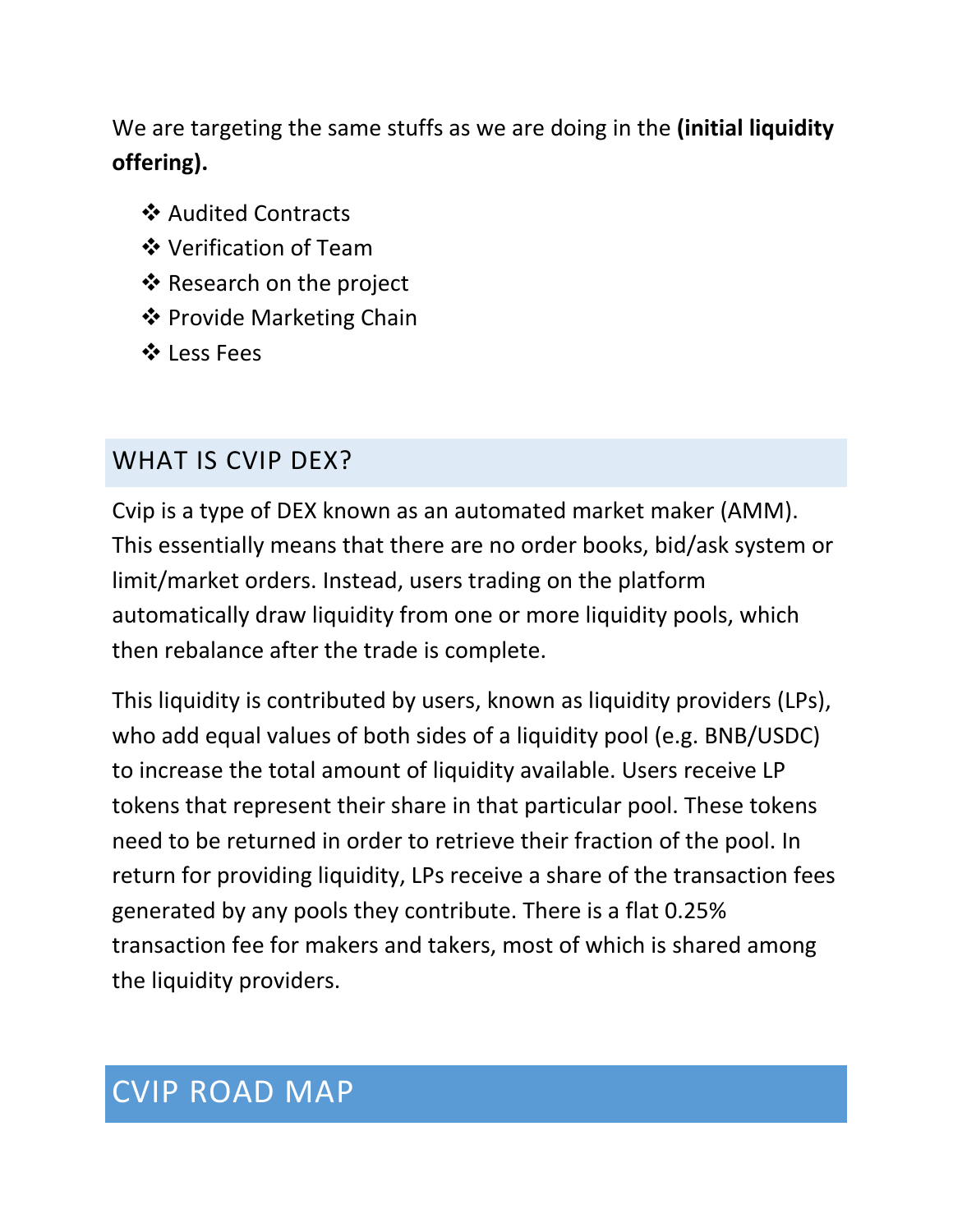## **Q1 ROADMAP**

- ❖ Farm & stake protocol/website launch
- $\triangleleft$  Marketing push to spread awareness
- Contract development & audit
- $\clubsuit$  First farms & stake collaboration

## **Q2 ROADMAP**

- ❖ Influencer marketing push
- Listing on CoinGecko/Coin Market Cap
- Decentralize Casino and Gaming
- Exchange launch, Certik audit, Voluntary donation for community

## **Q3 ROADMAP**

- **❖ Dex Exchange TVL**
- **❖** Mobile app launch
- **❖** Large influencer marketing push
- ❖ Listings on major CEX

## **Q4 ROADMAP**

- ❖ IDO platform Launch
- ❖ Introduction to NFT
- Meta Verse Beta Version Launch
- ❖ Top One Tier CEX Listing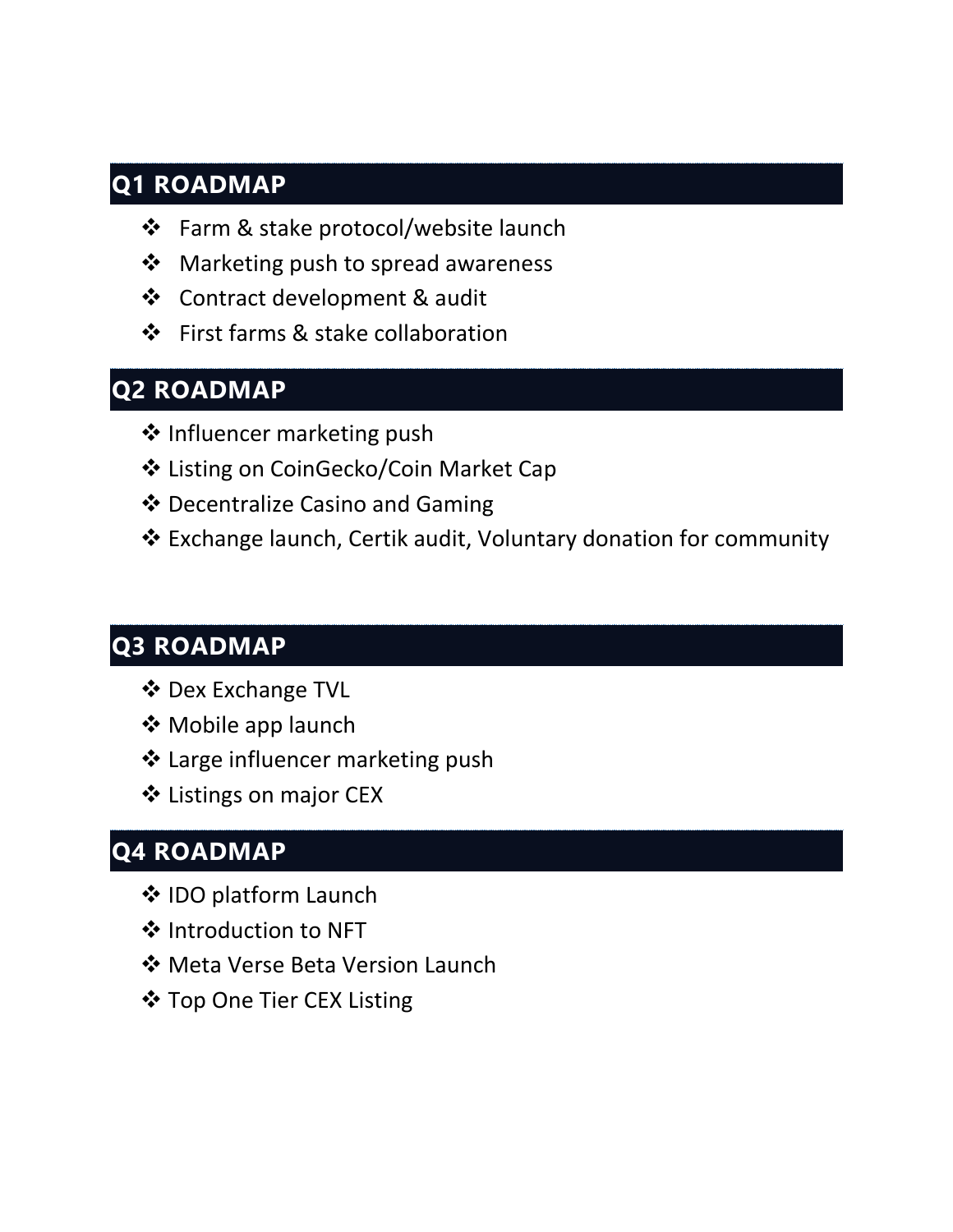## <span id="page-14-0"></span>PROJECT AIM FOR COMMUNITY

## <span id="page-14-1"></span>NO PRESALE, ONLY AIRDROP

The Cvip team is self-funded team and having a lot of experience developer. The experience developers chosen from icobench experts, and talented passionate developers.

### <span id="page-14-2"></span>THE ADVANTAGES

- No Pre-Sale
- No lingers in the delay
- Direct Launch

## <span id="page-14-3"></span>FARE LAUNCH

Initial liquidity is added and fare launch of token for everyone.

## <span id="page-14-4"></span>LIQUIDITY LOCK AND TOKEN LOCK

The liquidity will be lock for a 6 month and the team tokens will be also locked for several time period

Everyone can trace from here. Reference website:

[https://app.unicrypt.network/amm/pancake](https://app.unicrypt.network/amm/pancake-v2/pair/0x4A49EF83A2CA7b9Ce953D844486f4cD200aFa9A0)[v2/pair/0x4A49EF83A2CA7b9Ce953D844486f4cD200aFa9A0](https://app.unicrypt.network/amm/pancake-v2/pair/0x4A49EF83A2CA7b9Ce953D844486f4cD200aFa9A0)

## <span id="page-14-5"></span>SECURITY AUDIT